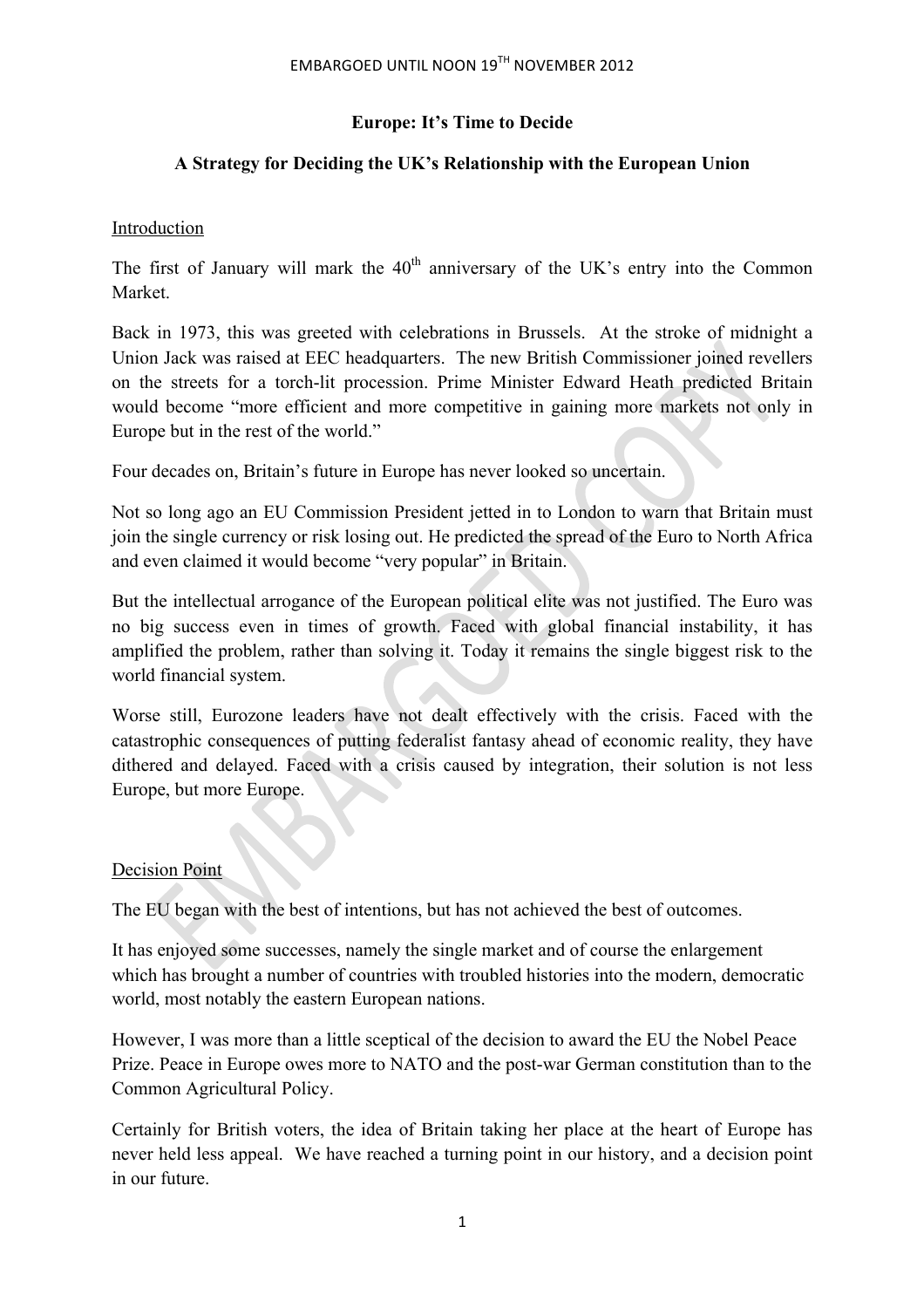And it is a critical decision we have to make. The pressure for an "In or Out" referendum is building. There is little doubt in my mind that the political elites will be unable to escape holding such a referendum in the next five years or so. I am squarely in favour of such a referendum – but it must be done properly.

Some of you here may be old enough to remember the last Europe referendum – the 1975 vote on Britain's membership of the Common Market. You may also remember that a year before that referendum, polls showed most people were planning to vote "No".

But in the intervening twelve months the European Commission, the TUC, the CBI and the government of the day used every scare tactic in the book to secure a "Yes" vote. They claimed leaving the Common Market would mean permanent decline for Britain – less international influence, less work, less trade and less money. As a tactic it was shameless, but it worked. On the day, two thirds of voters backed Britain's membership of the Common Market.

"*Those who cannot learn from history are doomed to repeat it*". We were taught a lesson in 1975. If we were to have a simple In/Out referendum and voters were scared into voting "In", that would be the worst case scenario for Britain.

It would not reflect voters' concerns about Britain's relationship with the EU. And it would render future British governments utterly impotent in European negotiations, undermining their ability to block EU initiatives which threaten British interests. I would not envy the Foreign Secretary his job after that outcome.

So before holding such a referendum, the government needs to have a clear understanding of the visions for Britain's future relationship with the Europe, whether that relationship is best conducted from within the EU or without. We should structure the decision so that whatever the outcome, we resolve the causes of our troubled relationship with the EU.

The Third Rail – an untenable position

This will require a new approach from the government. For years the Conservative leadership has, understandably, regarded the EU as the third rail of British politics – politically charged, controversial, and too dangerous to touch.

With the continent in the grip of the Eurozone crisis, this has ceased to be a tenable position. Not only does the crisis have direct and potentially devastating consequences for our economy, but the solutions proposed by the Eurozone powers demand further and faster transfer of powers to EU institutions.

But why was Britain's relationship with Europe treated as a third rail for so long? The answer is simple – fear.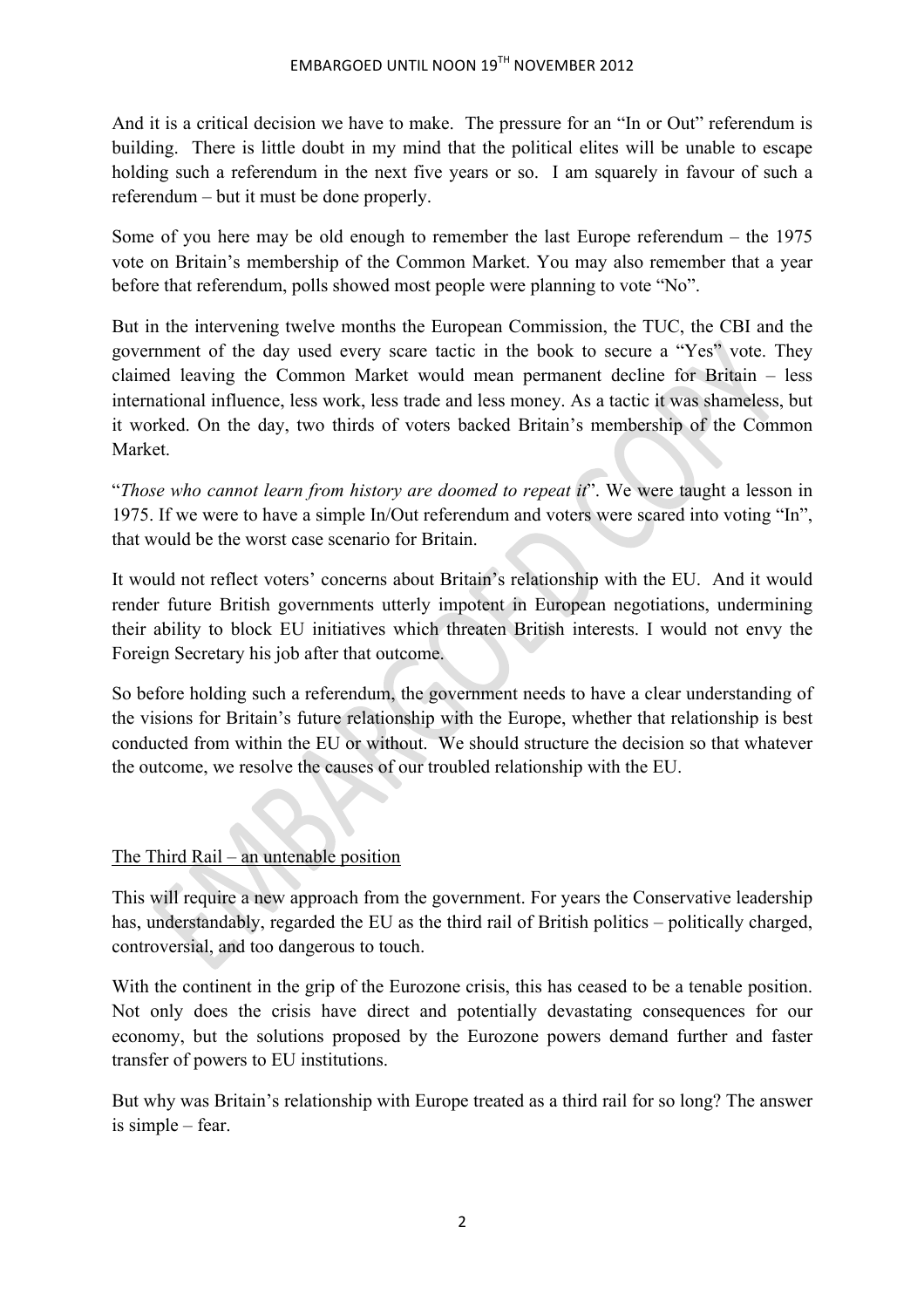First, fear of splitting the Conservative Party. This is no longer a real threat. The Conservative Party is now over 90% Eurosceptic.

Second, fear of the consequences of leaving the EU. Many greet any such suggestion with warnings of disaster. I was never convinced about this, and today such histrionic scaremongering looks simply antiquated and self-serving.

*[Insert graph showing UK exports to EU v RoW].*

Third, governments are disinclined to enter into negotiations when they appear doomed from the start. Even amongst those who want to take powers back from the EU, there is a fear that other EU Member States would not play nice and that the negotiation would fail. I don't believe this either.

*[Table/graph showing Britain's major trading partners – almost all EU countries]*

#### What's next for the Eurozone?

Before we consider our own actions, let us consider the strategic backdrop – in particular, the prospects for the Eurozone.

#### Austerity

We have become so used to miserable news from the Eurozone that it has numbed our senses. So let us remind ourselves of the facts.

Total Eurozone debt is currently 90% of GDP and will hit 95% next year. In four countries – almost a quarter of the Eurozone - public debt now exceeds national GDP, hitting 120% of GDP in Italy and 165% in Greece by the end of last year.

#### *[Graph to show debt (per household)]*

Clearly Eurozone countries must kick their public spending addiction. Excessive borrowing is at the root of the Eurozone crisis. Even more borrowing cannot solve it.

But austerity alone is not enough. To pay down these colossal debts would require spending cuts and/or tax rises of such severity that they would be politically unacceptable.

Indeed, Greek Prime Minister Antonis Samaras only passed his latest austerity budget by promising that these new spending cuts and tax rises are the last the Greeks will have to endure.

The Eurozone needs jobs and it needs growth.

Eurozone unemployment is 11.6% - that's almost 18 million jobless people. In Portugal one in six is out of work. In Greece and Spain the figure is one in four. Amongst young people in those two countries, the employed are now a shrinking minority.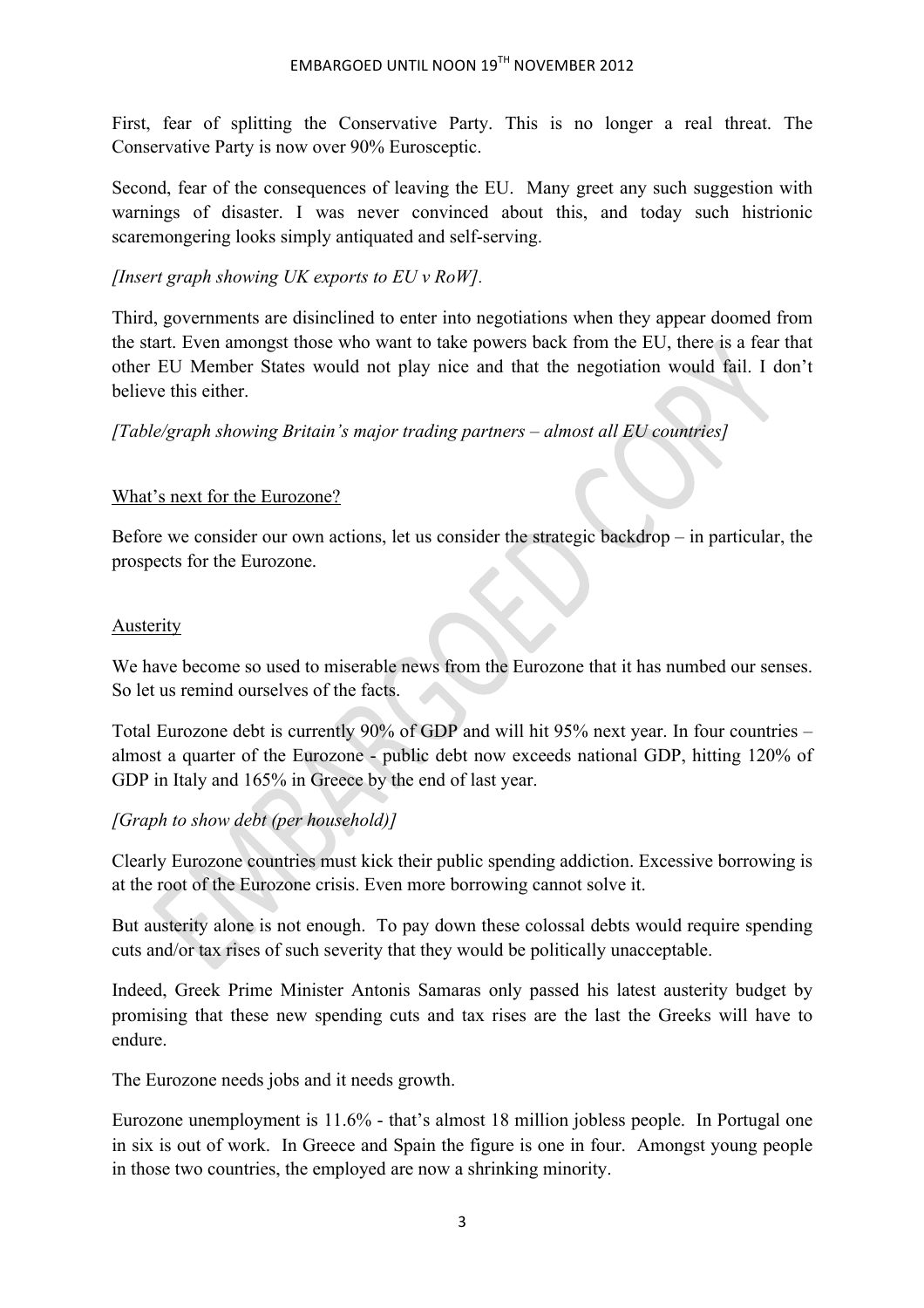To turn it around, Eurozone countries must become more competitive.

The European Commission predicts just 0.1% growth in the Eurozone next year, and many economists think contraction more likely. The Portuguese government is bracing itself for a third straight year of recession, Greece for a fourth.

Even the eternally optimistic ECB boss Mario Draghi, recently ridiculed for claiming the Eurozone is "poised for recovery", believes any recovery would "probably be slow". Without drastic action, Europe risks becoming "the 1% Continent" with low growth in perpetuity.

Take the example of Germany ten years ago. With rising unemployment, soaring debts and overregulated businesses, they were far from being Europe's dominant economy. But the government of the day took decisive action, implementing extensive deregulation for businesses, along with radical labour market and welfare reforms.

But even the most effective expenditure reduction policy will not deliver jobs, growth and prosperity if the failing economies are locked into an uncompetitive currency. The one measure that offers rapid rescue, exit from the Eurozone, is the one thing the European political elite will not countenance.

So the Eurozone itself has reached a fork in the road.

### *Break up*

One way leads to breakup. The most realistic scenario would be for one or more of the heavily indebted and uncompetitive "peripheral" nations to quit the Eurozone, devaluing their currency and defaulting on their debt.

This would have huge political and legal implications. There is no agreed mechanism to allow a nation to leave the Eurozone, and European leaders refuse to create one. Roger Bootles' Wolfson Prize winning analysis is the best guide to how it might happen.

Billions of pounds of loans could be written off at a stroke. Banks in other member states could need bailouts. Uncertainty would hang over the exiting country's EU membership. There would be huge legal and commercial doubt over all euro-denominated contracts to which it was a party. There would inevitably be feverish speculation about which country could (or should) be next to leave.

## *Holding the Eurozone together*

The other way ahead is to try and hold the Eurozone together. This is what its members are trying to achieve. To work, it will require painful action with far-reaching and very longlasting consequences.

At present, the Eurozone is seventeen economies stuck together with a common interest rate and some ill-observed deficit rules. To stay together, the Eurozone would need to become more like a single economy.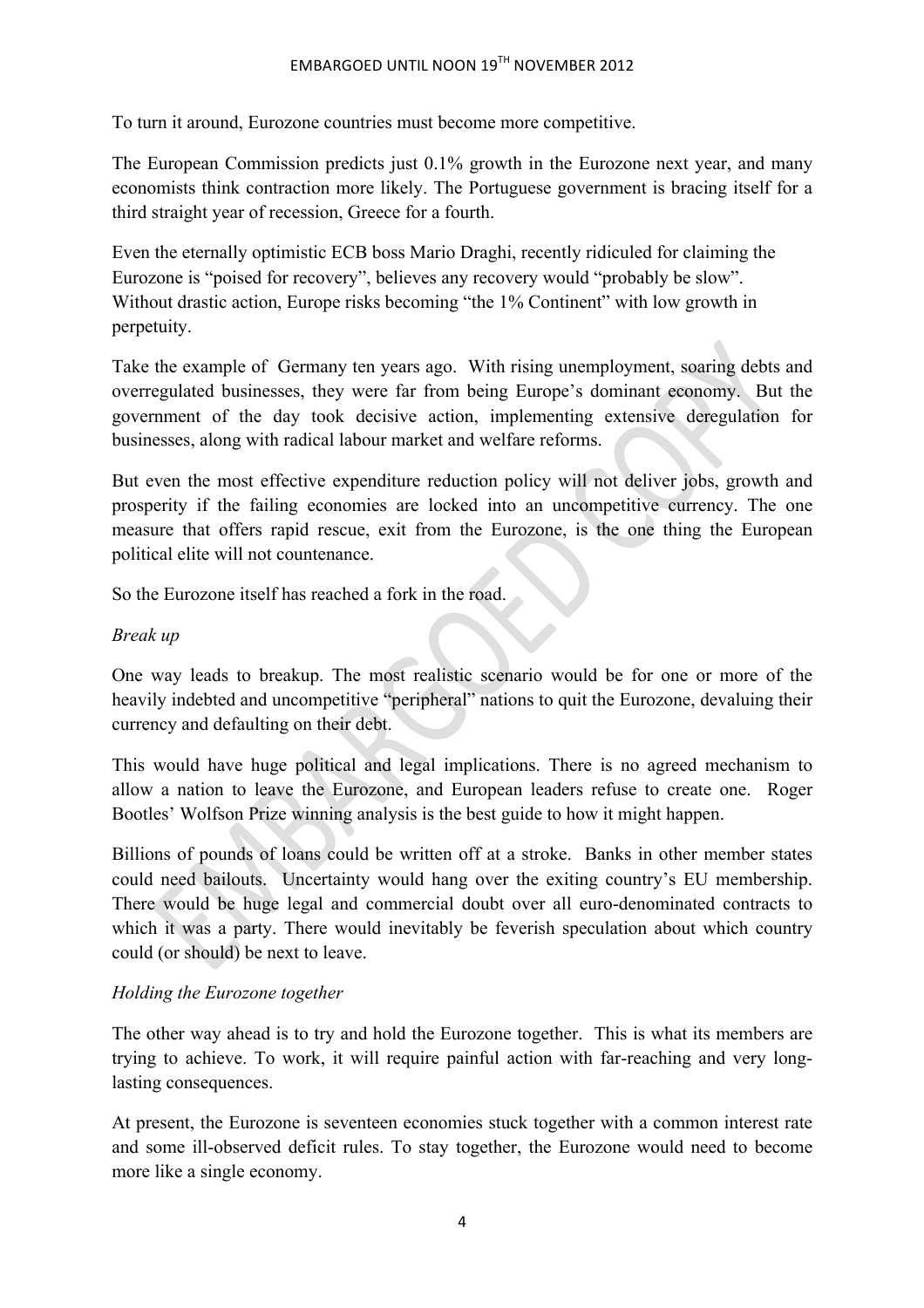### Economic Union

To this end, plans for full fiscal and banking union are on the table. Under these proposals the European Central Bank could get powers to supervise Eurozone banks. EU institutions could be given the power to strike down national budgets, coordinate economic policy, set Eurozone tax rates and harmonise employment and financial regulation law. But it will take much more than that to stabilise the Eurozone.

### *Sir Donald MacDougall*

A quarter of a century ago the late Sir Donald MacDougal, former head of the Government Economic Service and chief economic adviser to three British chancellors – and, incidentally, a mentor of mine - identified the difficulties of imposing such economic and fiscal union on different economies.

What he found still rings true today. Sir Donald concluded that per capita incomes are distributed at least as unequally between member states as they are between the various regions of those member states. However, the EU currently has neither the power nor the resources to redistribute wealth to those poorer regions in the way a national government can.

His research showed that full economic union would require Eurozone-wide taxation, a central budget ten times the size of the current one, and a federal treasury with powers to redistribute income between member states on an ongoing basis, just like the US Treasury can redistribute money between the various States.

France and Germany believe this further integration can turn the situation around. But the simple fact is no amount of treaty change will turn Greeks into Germans, either in terms of fiscal responsibility or economic productivity. And whilst some officials might view the Eurozone as one country, ordinary voters will not. It is one thing to see money redistributed from one region to another within a nation. But to ask Germans to hand over their taxes to Greece would be political dynamite.

The leadership of the Eurozone sees its salvation in becoming more like a nation state. But there is a problem. No matter how much integration occurs, no matter how many policies are harmonised, a Eurozone union will never enjoy the democratic legitimacy that is the hallmark of the nation state.

To achieve economic stability the Eurozone would require a budget of up to 10% of its GDP  $-\epsilon$ 940 billion based on 2011 Eurozone GDP figures. That's half the size of the entire UK economy. MacDougall added that, to become a fully fledged federal state akin to the USA, a Eurozone economic union would need a budget equivalent to 25% of GDP – over  $\epsilon$ 2.3 trillion.

To have a central Eurozone budget to redistribute wealth in Europe would be taking away vast sovereign powers from member states, a matter that would surely be disputed and which could require a new treaty.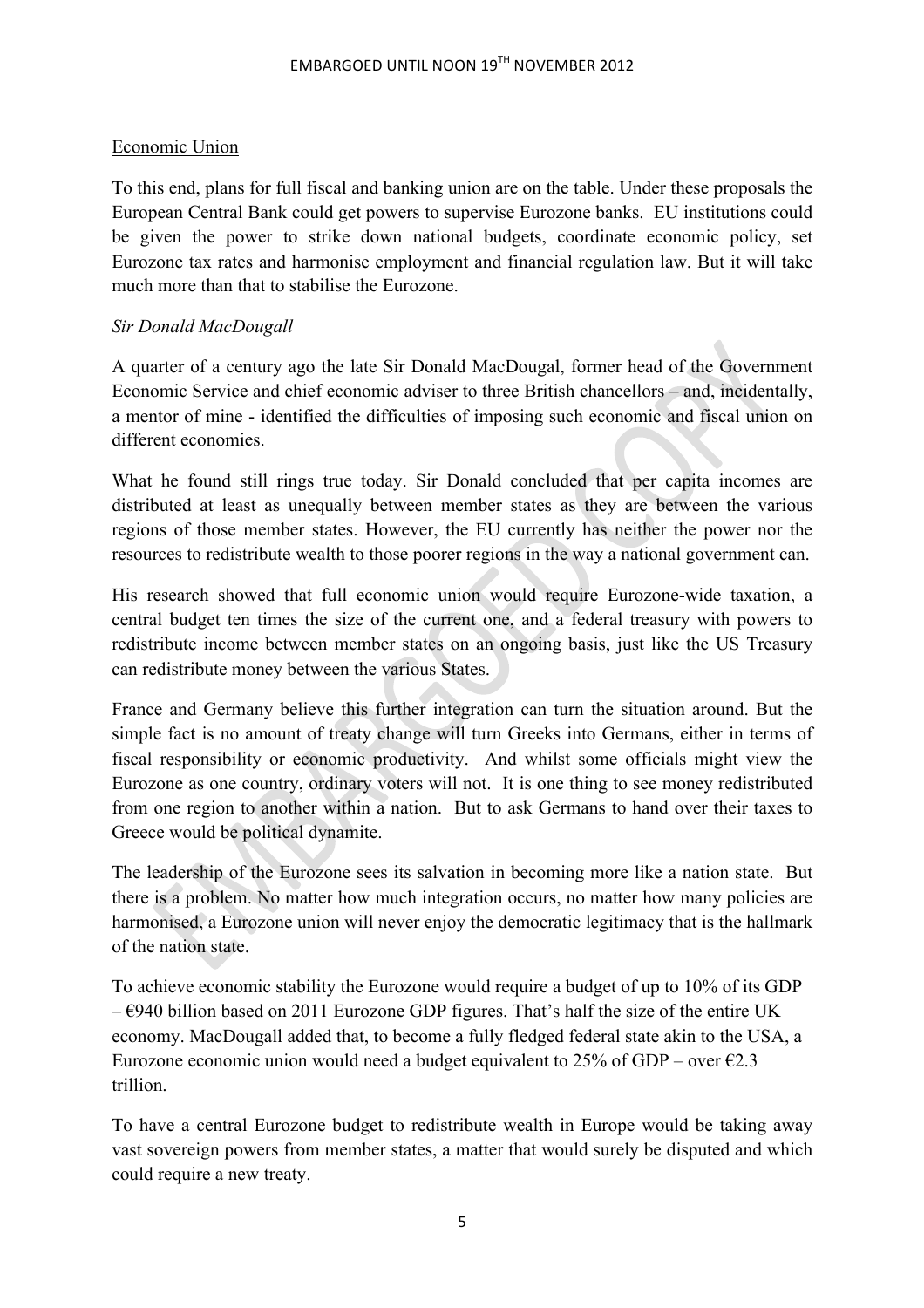Of course the  $\epsilon$ 2.3 trillion budget model will not happen tomorrow. There are too many political obstacles, not least the German electorate. But within the EU the political pressure will be permanently in that direction for the next decade or two, acting as an imperative to take more powers from member states year after year.

The reason the EU wins its battles is because it plays the long game, planning what it wants to do years, sometimes decades, in advance. To protect Britain's interests, we must look not only at what Europe does now, but what it wants to do in twenty to thirty years' time.

#### Balance of power within EU

There are those who argue for European membership on the grounds that a bloc of countries are more powerful than one. They forget that one country only has  $1/27<sup>th</sup>$  of the say in the decisions of that bloc. But even that is optimistic. All countries may be equal, but in Europe some are more equal than others.

#### *Franco-German axis*

Even the humblest student of European affairs knows that Germany and France have long dominated the Eurozone bloc. The prospect of a more integrated Eurozone also raises concerns about the balance of power within the EU.

When I was a Foreign Office Minister negotiating on one of the EU's endless round of Treaties, representatives from three Member States approached me and asked Britain to veto one particular EU proposal. I said if they opposed the plan they should veto it themselves. Their response was telling; only Britain could stand up to the Franco-German axis in Europe.

Over fifteen years later that axis is still strong, and now includes the European Commission and the European Central Bank. And when they are determined on an objective they are powerful enough to bend rules.

#### *Frankfurt Group*

Last year this axis was formalised by the founding of the Frankfurt Group – the innermost ring of a series of concentric alliances - in effect a coalition of the architects and paymasters of Europe. Members include the French and German leaders, French IMF chief Christine Lagarde and the heads of the European Commission and European Central Bank.

Meeting in private, away from other Eurozone leaders, this group had soon removed the elected leaders of Greece and Italy, replacing them with unelected, EU-approved technocrats.

Of course it is no novelty that France and Germany meet in private to discuss the fate of the Eurozone. There is nothing secret or sinister about it. They have always been the dominant powers in the European system, together exercising an extraordinary grip on the operation of the Commission, control of finances and the EU's general strategic direction.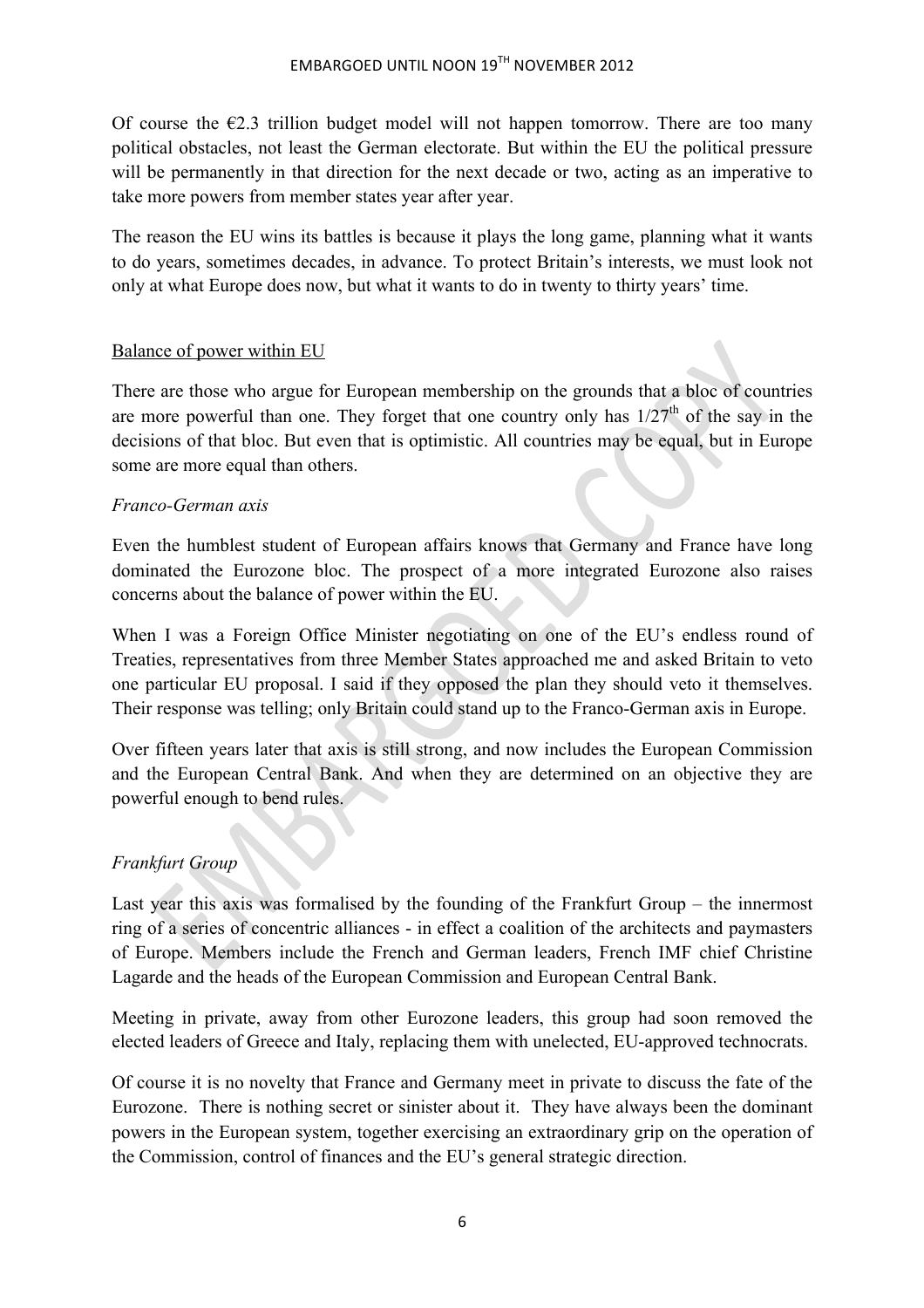## EMBARGOED UNTIL NOON  $19^{TH}$  NOVEMBER 2012

In his memoirs Sir John Major, hardly the most ardent Eurosceptic, described how before every summit "*...the French and Germans reached an agreed position if at all possible*."

The smaller countries, many of whom receive billions in EU subsidies, do not stand up to them.

And in two years the voting system will change to give a qualified majority to the Eurozone countries.

The Frankfurt Group is a precursor of how we can expect major decisions to be taken in the Eurozone bloc and the EU as a whole. What is more, the powers driving these decisions are convinced of what they see as the remorseless logic of integration for EU member states.

Britain has been on the receiving end of the Franco-German axis' determined federalism before.

### *Working Time Directive*

For example, when the Working Time Directive was first proposed, the UK said they could not support it. Since working hours are a question of employment law, the harmonisation of which requires approval by all member states, that should have been the end of the matter.

But it wasn't. The Working Time Directive was not dropped. It was not even amended to allow a compromise. Instead it was reclassified. Suddenly the proposal was back on the table, presented not as a matter of employment law but instead as a health and safety measure.

The difference? Whilst changes to employment law used to require unanimity, health and safety legislation could be passed by a qualified majority. This rendered Britain's objections futile, and the Franco-German axis got what it wanted.

More recently, we have seen this pattern repeated.

## *Fiscal Pact*

Last December, David Cameron rightly vetoed attempts to restructure the Eurozone because the plans threatened British interests – particularly those of our financial sector. The point of giving member states a veto is to allow them to stop something happening. If a member state feels strongly enough to exercise its veto – something only ever done as a last resort - then fellow member states should at least seek some sort of compromise.

But the Franco-German axis does not see it that way. Faced with a British veto of their farreaching reforms, they brushed aside the government's perfectly valid concerns, and pushed ahead with the plans. The veto didn't stop anything – it has ended up as a sort of pre-emptive opt-out.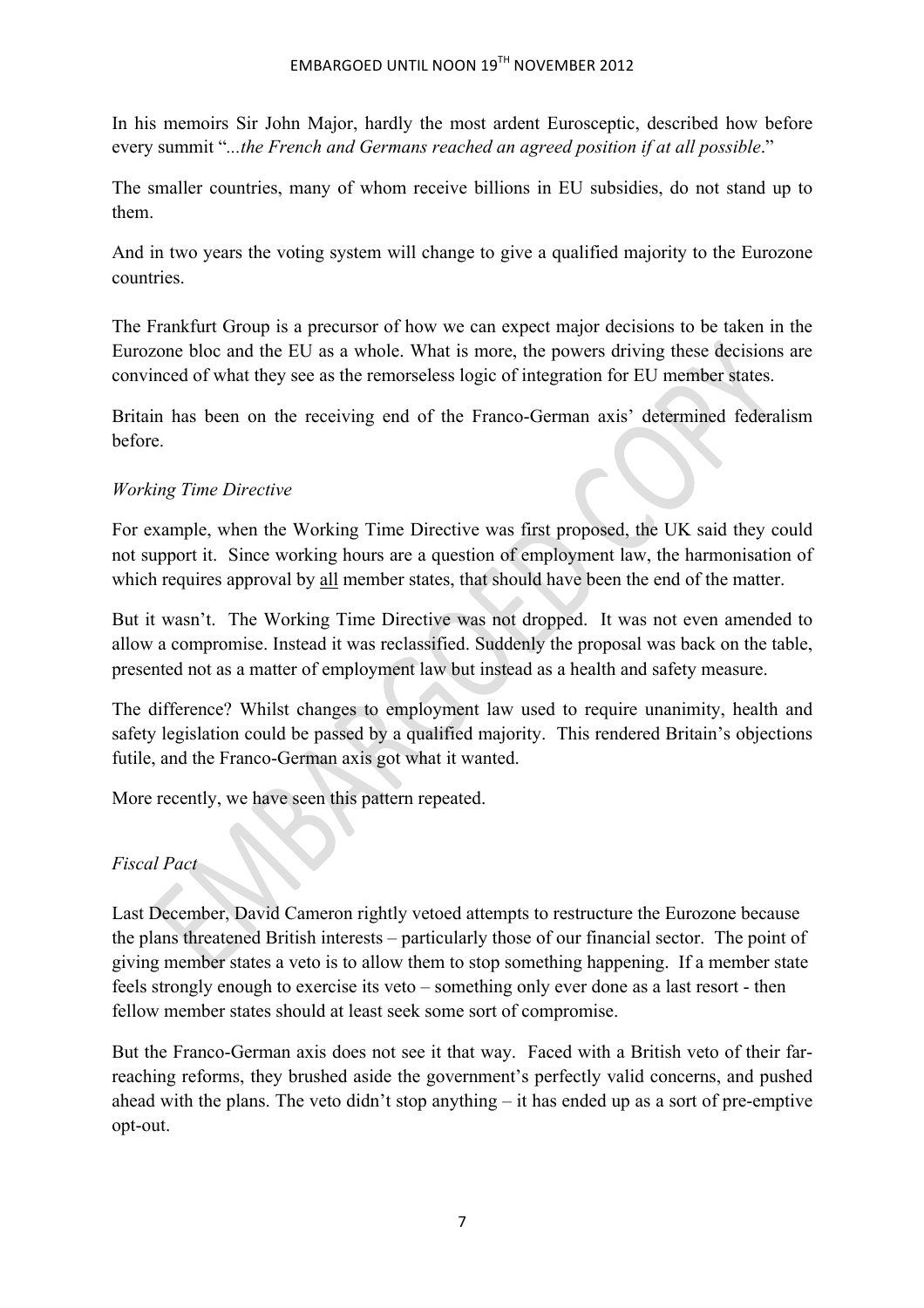### *New EU Budget*

The same will happen with the EU Budget when it is discussed in three days' time. The Prime Minister has threatened to veto the Commission's demand for an inflation-busting 5% rise.

Of course he must veto such an extravagant proposal. But it will not achieve any cuts in the EU's budget. EU rules mean that if agreement is not reached, the budget will be approved annually by Qualified Majority Voting. This will allow the EU to increase its budget in line with inflation, shielding it from the austerity the taxpayers who fund it must face.

This threatens Britain's national interests. A more integrated Eurozone will vote as a united bloc within the EU. With Germany and France at its heart, it will be a powerful force for further EU integration and the transfer of powers from national governments to EU institutions.

#### Critical decisions and missed opportunities

It is clear that Europe is changing. The Eurozone nations are intent on further integration and will achieve this through Eurozone-only agreements if they cannot do so through the EU Treaties.

But just because we do not know what shape the post-crisis EU will take does not mean Britain should adopt a "wait and see" approach. The government needs to be clear (both in its own mind and with European partners) about how the new EU should function.

The government has launched a review of the balance of competences between the UK and EU. That is all very well, but how can you assess whether or not there is an imbalance unless you have first determined exactly what powers should lie where? It is also not due to conclude until 2014, which is too slow.

Delay is unlikely to improve our negotiating position. Before we can know if, and in what areas, the EU has too much power, we must decide what should be done at the EU level, and what should be left to nation states. This is a decision we can make now.

#### Shopping List: Repatriation of Powers

As Europe's powers go up, its popularity in Britain goes down. It now has powers on huge areas of public policy, from home affairs to health and safety, from tourism to tax, from national security to social security.

The Commission can tell us how many hours a week we can work, or even how long a bus route can be. And the European Court of Justice can tell our law makers and our law givers, our parliamentarians and our judges exactly what they should and shouldn't do.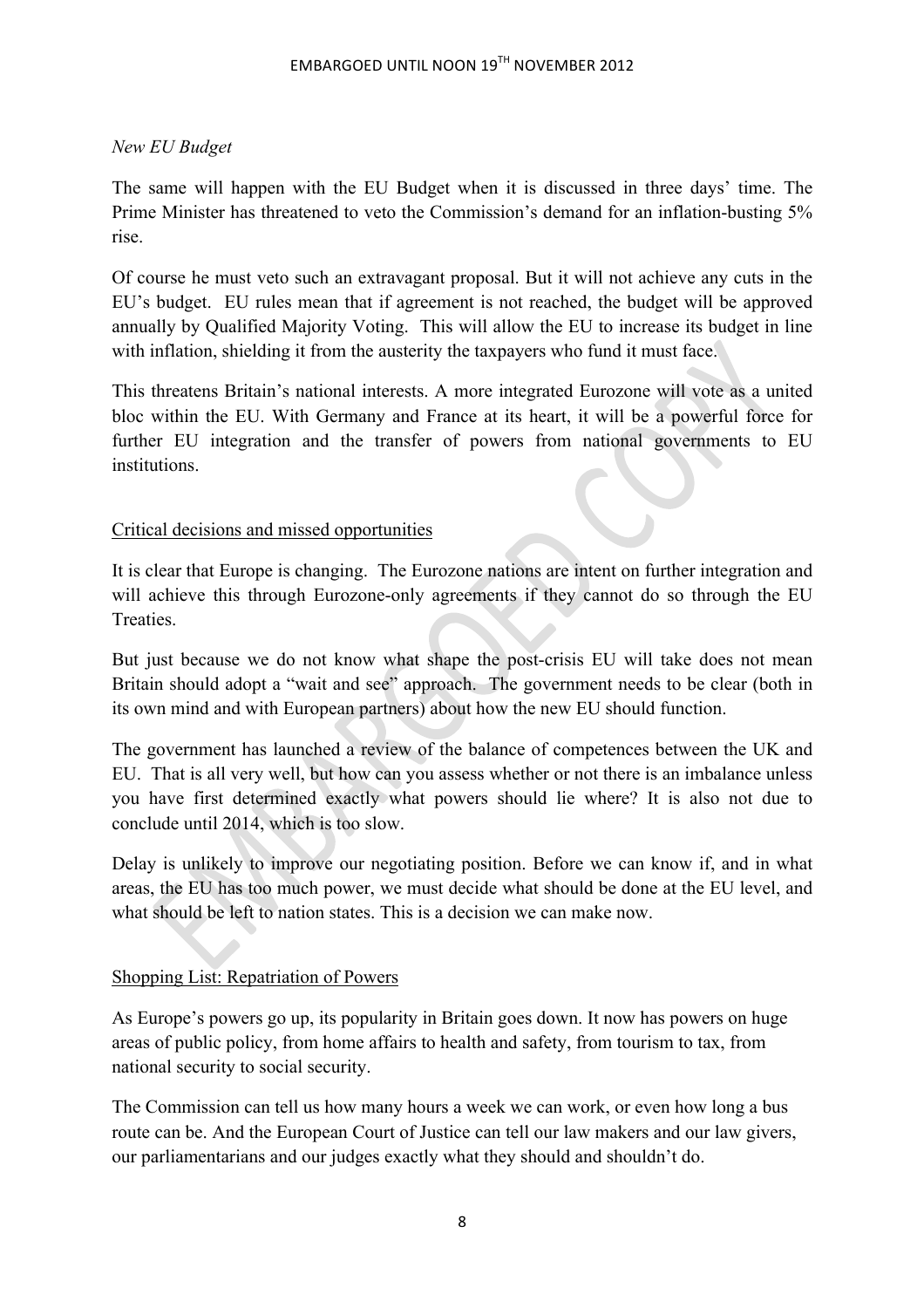This intrusive legislation, and this intrusive control, now grows at a rate of 3000 regulations a year. The European Commission admits that EU regulation costs businesses at least £110bn every year, and even accepts that much of this regulation is "unnecessary". The previous government's own regulatory impact assessments estimated that EU regulations cost Britain's private and public sectors £140bn between 1998 and 2010.

# *[Graph]*

## *Ratchet clauses*

That is bad enough, but since the Lisbon treaty, which gave the European Union 40 more areas of control, the Commission can now use ratchet clauses to extend its power without rewriting a treaty.

That is one of the reasons the government's current policy of "we'll have a referendum if we have a new treaty" is simply not good enough. It's not good enough because it is a reversal actually from the position before, which was if more powers go to the European Union we'll have a referendum. It's actually now possible for those powers to go without them asking the people.

We should seek the repatriation of a whole range of powers to create a new relationship between Britain and the EU.

We should take back all of our justice and home affairs powers.

We should take back immigration powers.

We should take back control of social and employment legislation.

We should give our government the final say on health and safety legislation.

And we should protect Britain from financial regulation designed to punish the UK's success.

We should take back all of these things and more, and take them back permanently.

If we achieve this we would return Britain to a relationship with Europe which is similar to what the British people thought they were voting for in 1975 namely a Common Market which delivered economic benefits for the whole Continent without impinging on the democracies of the nations on that continent.

But this of itself is not enough. It is no good simply negotiating away the things we do not like about Europe only to face a future in which EU institutions, backed up by ever more prevalent qualified majority voting, continues to erode our national interest.

In democratic nations we hold regular meaningful elections where voters can stick with what they have got or wipe the slate clean. Crucial to this principle of people power is the rule that a government cannot bind its successors.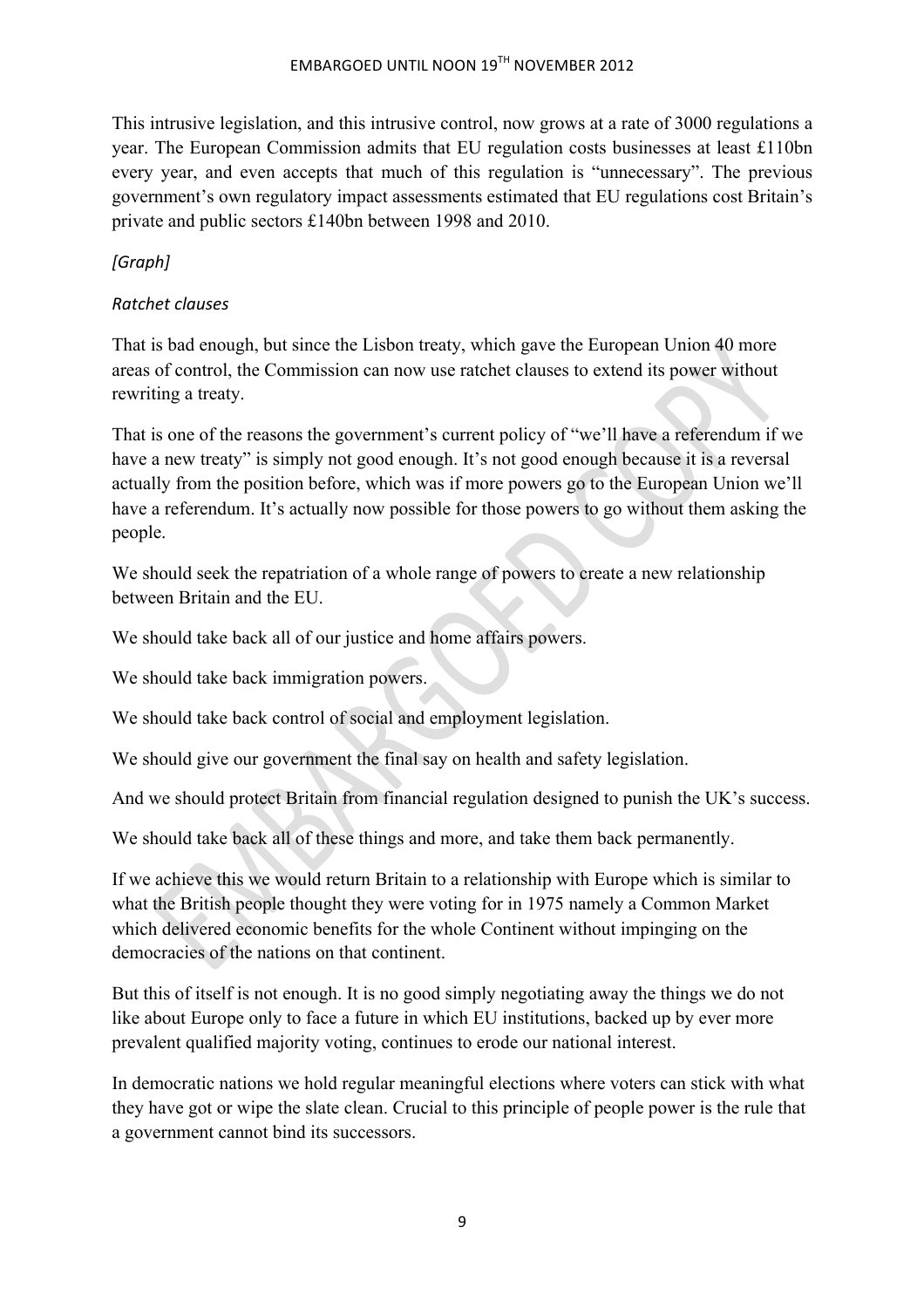For example, if a party won an election promising to cut taxes, then it would have a mandate to do so. But if that party could then pass a law saying no government could ever raise taxes again, it would undermine the right of the electorate to change its mind in future.

However, the EU has no such concept. What it has is the *acquis communautaire*, a doctrine which states that the powers the EU has acquired belong to the EU forever. This is not just undemocratic, it is anti-democratic. Anti-democratic because through this doctrine the EU specifically seeks to bypass the views of voters. If a democracy cannot change its mind, it ceases to be a democracy.

#### *Nation state as a moral concept*

I'm an old fashioned Tory in that I believe the nation state is a moral concept.

By that I mean that, with its common laws, its common tradition, its common conventions, its common beliefs, and its common understandings, the nation state is actually the highest manifestation of democracy.

Democracy is not just about casting a vote. Democracy is about being willing to make sacrifices for each other, to allow taxes to be used to support those who cannot support themselves. Democracy means letting our sons and daughters put their lives on the line to defend us.

The EU, though, is run by the Commission, a group of people – all unelected and mostly unheard of – appointed to represent their nations' citizens around the top table. It is they who propose new laws, control the budget, implement decisions and manage its day-to-day running.

In 2009 the European Commission was responsible for 72% of new EU law. That is fundamentally undemocratic. It is a remarkable and unacceptable state of affairs that these 27 Commissioners can be handed so much power without ordinary voters having any say.

In the last four decades we have seen European institutions extract power from national parliaments - which you elect and you control - and hand it to people you probably wouldn't recognise and can't get anywhere near.

That is why we need a fundamental constitutional change in the relationship between the British Parliament and the European Union.

We need a permanent, universal opt-out that allows us to escape the damaging effects of costly and unnecessary EU laws. If we do not like a new law, Parliament should be able to reject it.

Some will say this is impossible. Certainly negotiations will be difficult, but EU arrangements already allow something similar regarding justice and home affairs law.

Because even the Commission recognised that it was highly controversial to bring crime, justice and immigration within the scope of EU law, it allowed an opt out.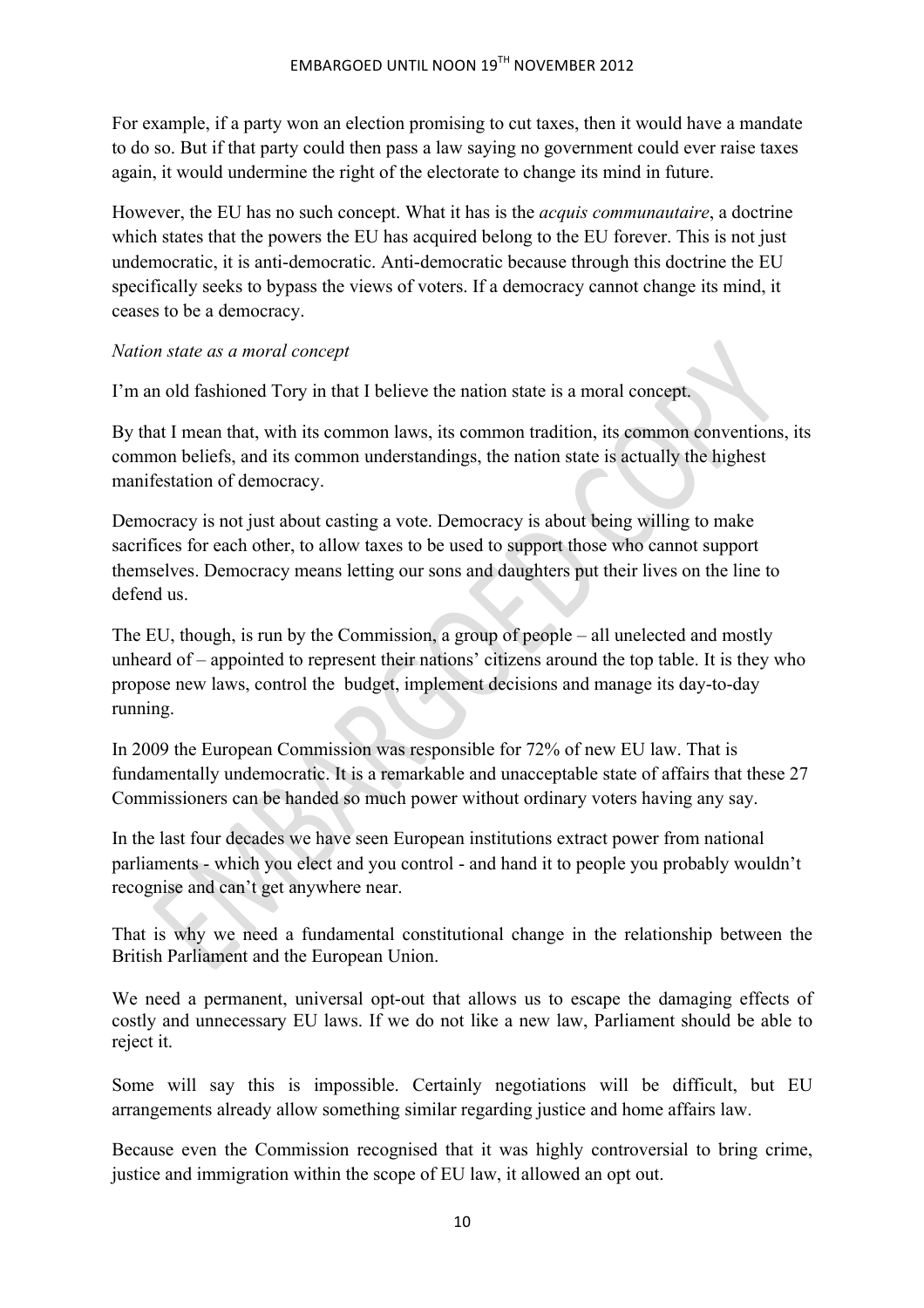#### Justice and Home Affairs

Britain has been signed up to 135 of the EU's justice and home affairs laws for a number of years. In that time we have found that some work well and others do not.

For instance, the European Arrest Warrant was established to help fight terrorism and organised crime. However its flaws have led to multiple miscarriages of justice and we should not opt back in to it in its current form.

By exercising the opt out, which government plans to do, we can repatriate significant powers and refuse to allow the European Court of Justice to override British courts on criminal law matters, whilst still cooperating with our European partners. This arrangement is a blueprint for what our relationship with the EU should be.

#### Transformation of Europe 1975-2012

This leaves us with two issues to resolve. How to negotiate such a change, and how to obtain the approval of the British people for attempting such a historic grand bargain, one which will affect the future not just for them, but for their children and grandchildren.

I believe that we can achieve both of these aims with a single strategy, the so-called double referendum strategy. This is less complex than it sounds.

First it requires us to decide very clearly what our negotiating aims are – really what I have just laid out – during the course of the next year. The details may be complex, but the primary aim is clear – to get as close as possible to the trading alliance, the common market we all voted for in 1975.

Then we present that negotiating package to the British people, and seek their approval for it in a referendum. We would be looking for a clear mandate. And I would be very surprised if the proposal I have described does not obtain a 70% voting majority – greater than we got in '75, and greater than any modern political party has ever achieved.

In the same Act of Parliament that establishes the Mandate referendum, we also commit the country to a decision referendum, to be held when the EU negotiation is concluded. In essence, in that referendum the British people would either approve the new negotiated relationship, or if it was not good enough, it would trigger the negotiation to leave the Union.

This approach has a number of advantages: the Mandate referendum would stiffen the spines of our negotiators, and undermine the legitimacy of the European resistance to change.

One of the characteristics of the EU is that it never backs down in the face of national demands except when they are backed up by a referendum. When Ireland rejected the Nice Treaty because it threatened their military neutrality, the EU gave formal undertakings that they would not be forced into a common EU defence policy. When French and Dutch voters rejected the Constitutional Treaty, it was also rewritten.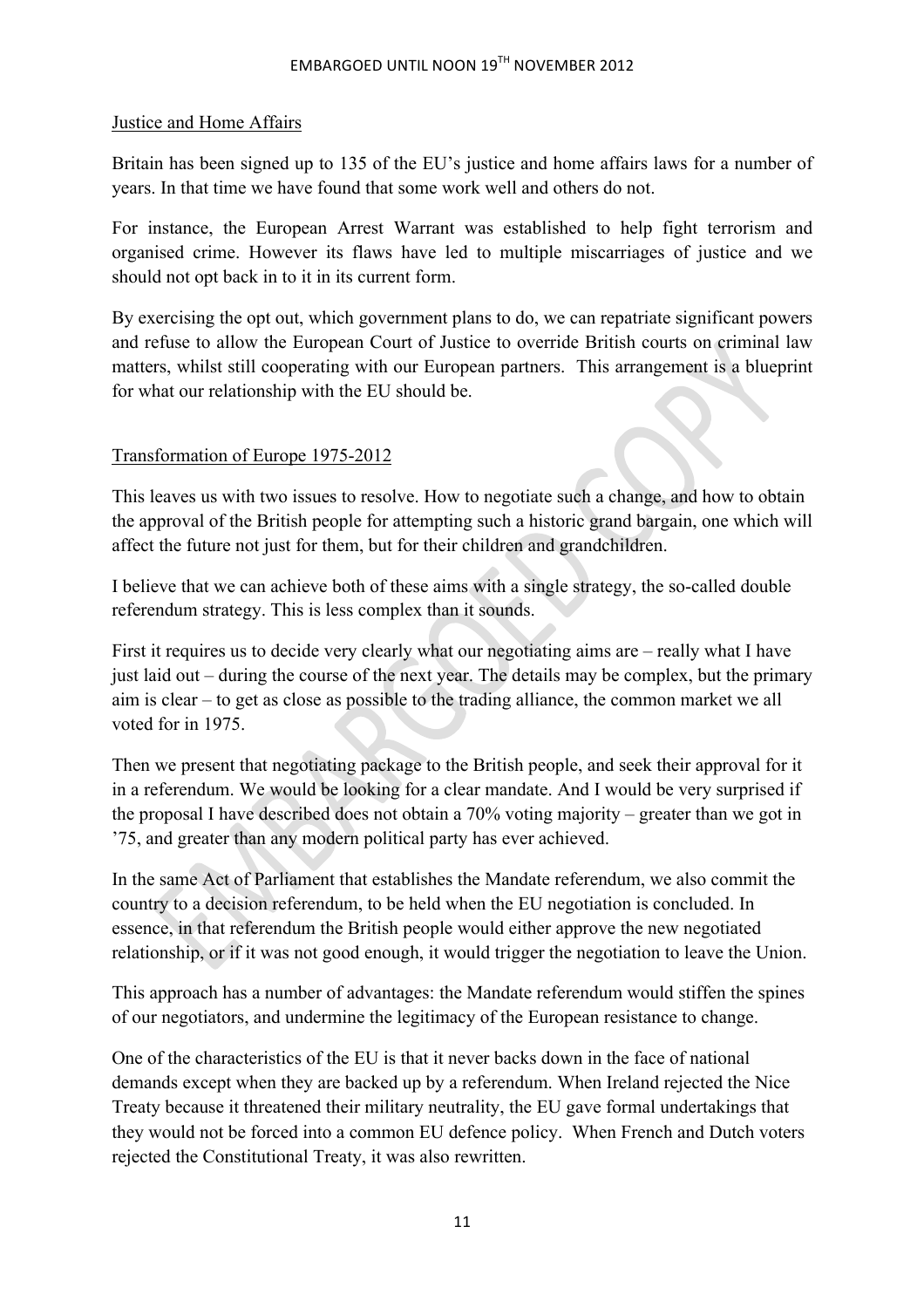The legal certainty of a decision referendum would also signal to the EU that we are serious – that this negotiation was not sabre rattling, and that a failure to conclude an agreement that recognised Britain's democratic right to make its own decisions in areas of critical national importance would lead to a parting of the ways.

This in turn would mean that British citizens would be offered the best possible circumstances for staying in, as well as a real alternative in pulling out.

The purpose of this strategy is to maximise both the democratic legitimacy and the negotiating leverage to achieve our policy aims. But there is a domestic political side effect. The optimal timing for this is to decide the policy in 12 months and hold the mandate referendum in late 2013 or very early 2014. Before the European Parliamentary elections.

There has been much talk of Labour outflanking the Conservatives on a referendum. That timing would pose some difficult questions for all the parties to answer. And I am not at all sure how UKIP would do in the European Election once the government had faced up to this policy properly.

To make this work we have also to be clear what our position would be if the European Union did not deliver a package that appealed to the British people. As I said, this is much less scary in the current world of 2% trade tariffs than it was in the 1975 world of 10% tariffs.

We have a range of options, from European Economic Area and European Free Trade Agreement membership with Norway, through the series of bilateral arrangements that Switzerland has, to a World Trade Organisation-based minimalist relationship.

But we are the United Kingdom, a significant power on the international stage, and I see no reason why we should not forge our own relationship. My preference would be that we should remain within the Customs Union of the EU.

What this means is that we would have to maintain a common external tariff barrier (only about 2.7% on manufactured goods) and give up some freedoms in terms of negotiating our trading arrangements with third countries.

The advantage would be that our manufacturers would not face complex and punitive "rules of origin" tariffs if parts of their products were made in, say, China. That would also be the arrangement that would allow true free trade in both directions across the Channel, so Continental manufacturers would prefer it.

But, frankly, if the EU did not want to do that, the other options are pretty attractive too. The Swiss free trade area approach would allow us to negotiate advantageous trade deals with non-EU countries. It is this sort of option that offers Britain the "European Hong Kong" strategy. So UK negotiators would have the luxury of negotiating for one of several options, all better than our current status.